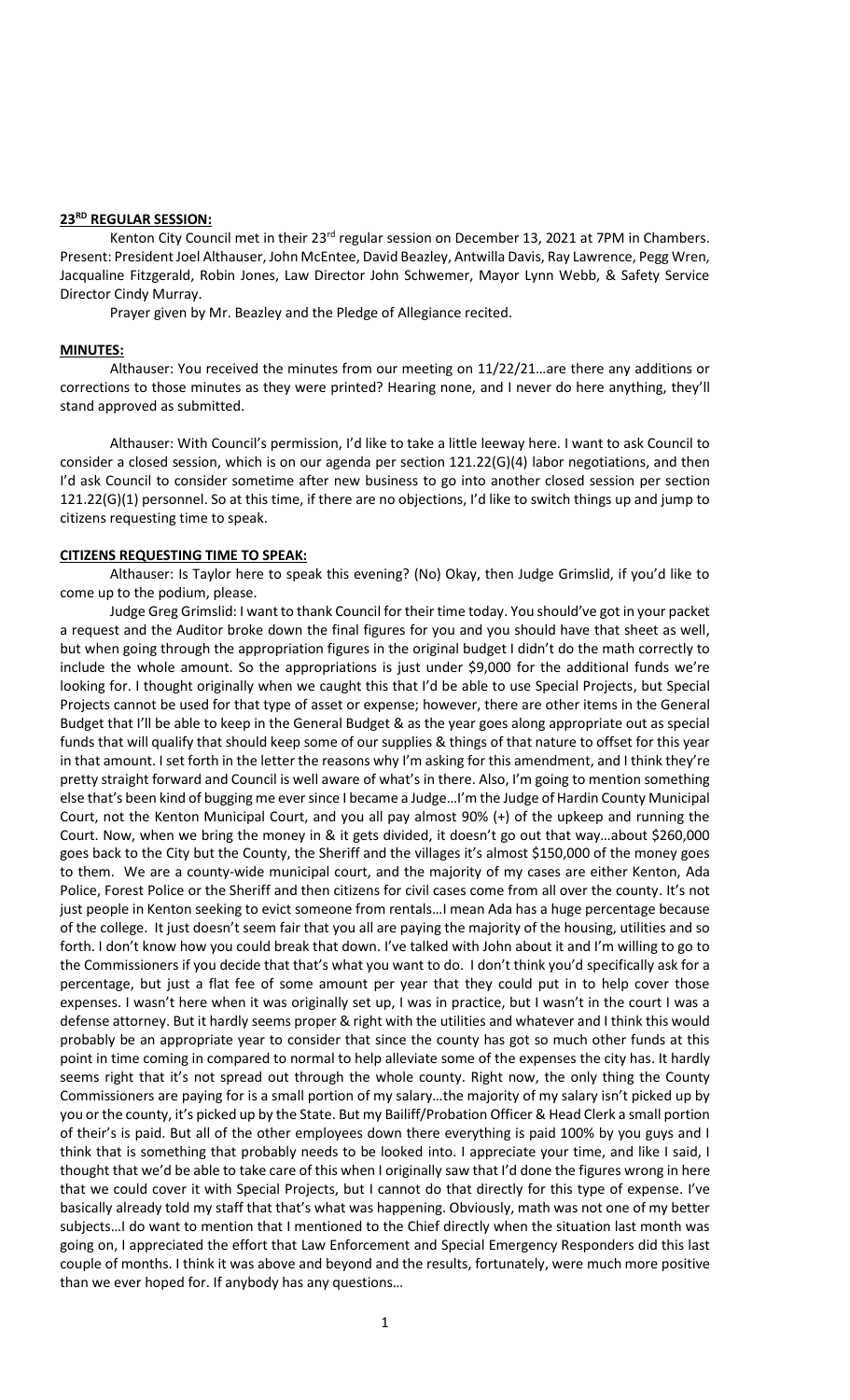Beazley: Your Honor, I did want to clarify the initial request. Did it include the standard budgeted increase of 3%?

Judge Grimslid: Yes.

Beazley: This is an additional roughly 3.

Judge Grimslid: 3.8%, yes.

Beazley: Okay, thank you.

Althauser: Any other questions?

Fitzgerald: I do have one, your Honor. I know you got the standard raise for 2021 and then it looks like there was another raise on March 15, 2021.

Judge Grimslid: There was at that point in time we were able to give a service bonus and that was a one-time increase at that point. That is due to the fact that we've cut our staff down…we went from 6 when I originally started to basically 4 plus a clerk. We've replaced people with part-time...I have 3 fulltime clerks now instead of 5 when I first started.

Jones: How much was that bonus in March of 2021?

Judge Grimslid: I can't remember right now.

Althauser: Let's clarify, was it a bonus or a raise?

Judge Grimslid: It ended up being a raise due to the stuff that was going on at that point in time. Jones: Was it due to Covid?

Judge Grimslid: We did not get Covid funds.

Jones: Okay, so can you clarify what was going on at the time?

Judge Grimslid: It was due to Covid & the situation we're dealing with down there dealing with exposure to staff…I'm not saying it's anymore, but due to the problems we were having with our law our jail and stuff, the people that were being brought in were a lot of positive Covid tests back then at the early stages…

Jones: So with the raise that they got going into 2021 and then this raise would be over a 6% raise for one year…

Fitzgerald: 6.8%.

Jones: 6.8% for one year plus what they were awarded in March of 2021, is that right? Judge Grimslid: That is correct.

Jones: So basically that's…to me, this is a problem I have, that's more than our firefighters and our law enforcement are awarded in their contract.

Judge Grimslid: My people are a lot less paid to start off with. It's hard for me to justify hiring someone to come in & work for \$11-\$12/hr. to start & hold them to the point that I need to have retention. It's not a job where I can have people going in & out because they have to be highly trained.

Jones: Right, I understand that, but we have to have our firefighters & police officers highly trained too.

Judge Grimslid: The starting officer, and rightly so, the starting police officer's pay is probably \$12,000-\$15,000 more.

Jones: I understand that, but I think their job encompasses more of a life-threatening situation. Judge Grimslid: I'm not saying my people are in a life-threatening situation…

Jones: I'm just saying you can't compare apples to apples with a deputy clerk vs a police officer or firefighter. I mean, their job descriptions are way different to me. I mean, that's how I feel. Then they also get insurance benefits which we have to pay.

Judge Grimslid: Well until just recently, the insurance benefits weren't worth a whole lot under the old thing. I had clerks that were getting sued & collection letters. She's retired now, but she just went ahead and paid them. But I understand that includes insurance as well. I will state that I'm not covered on your insurance & I never have been. I was on my wife's insurance until she just turned 65 & went on Medicare.

Jones: Okay, those were just the questions I had to justify…

Judge Grimslid: My justification is the fact that they are so far below the neighboring…we're lower than what Wyandot County pays for their Probation Officer & Clerk by thousands upon thousands of dollars. I mean if you choose not to…

Davis: Just for purposes do you roughly have the difference like what does our Clerk make? What does our Deputy Clerk make a year roughly?

Judge Grimslid: It depends on how many years you've been here. They started out at about \$11… Davis: So we're saying \$30,000 a year?

Judge Grimslid: No.

Davis: \$29,000.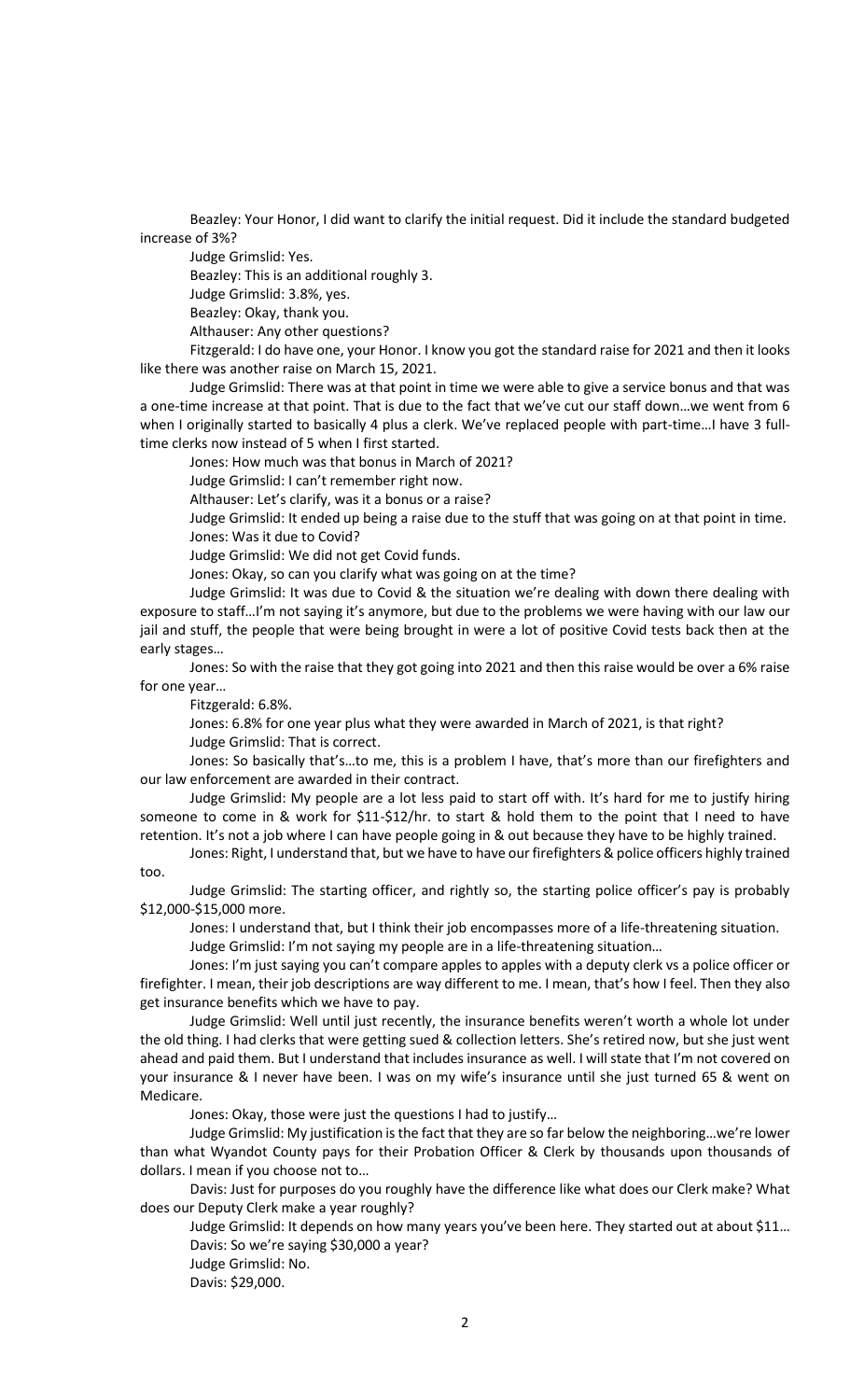Judge Grimslid: The Head Clerk is paid more than that, but that's the same as one of your department heads.

Davis: And we think Wyandot County is paid double that?

Judge Grimslid: Not double, but they pay more.

Davis: Okay, I was just trying to get a comparison…I thought it was \$40,000.

Judge Grimslid: No, they're not at \$40,000, but our Dep. Clerks aren't making \$30,000 a year.

Fitzgerald: I think Kenton has a better benefit program than Wyandot & Allen County with the 4.6 accrued hours of sick leave, the personal days & holidays…those are better than the surrounding counties and I think that speaks a lot for maybe a little bit lack of pay we make up in benefits.

Judge Grimslid: Do you know that?

Fitzgerald: There's been some phone calls made.

Judge Grimslid: Well, whatever you decide that's up to you. You are the decider.

Althauser: Judge, I appreciate you explaining this & providing the detail & the Auditor's Office for providing detail.

Judge Grimslid: I'd also mention they're non-union, so I'm their negotiating party here. So that's my request.

Jones: Thank you for bringing up the Commissioner part also because I think that's something we need to look into very seriously. Thank you.

Althauser: I'd add the Judge & I just talked about that, the Mayor & I discussed that situation at length and it's high on the priority list. But it's like anything else, especially when you have a situation that's been done for so long, we want to make certain we do some investigation to understand why it's that way. The last thing in the world I want to do is just assume that another Council or another Administration or another set of Commissioners did however many years ago was just flat out wrong without looking at why. There could be very appropriate reasons why it was & beyond that we want to look & see what other counties are doing. I know people get tired of hearing me say that, but we need to see what's appropriate. Again Judge, thank you. Any other questions? Okay, I'd just say Finance, if you have the opportunity to discuss this a little more in depth, I understand normally we'd have it done by now but we also know anytime the budget is out there as active legislation it can be amended. It can be amended once it's done too, and I would say Judge that it doesn't mean that we couldn't take this up right after the first of the year as well. Obviously, you have raises you're trying to figure out, but it doesn't have to make it in the budget right here. Any other thoughts? Okay, so again I'd ask Council to consider a closed session…we've had several things come up and the first is for labor negotiations with an update on where we are. The reason I'd like to split it is there is another issue in regards to personnel. So right now, I'd entertain a motion…

Schwemer: Joel, that provision under the ORC when you're dealing with general employment we have to be a little specific, not with respect to an individual employee, but I'd just like it in the motion that it's regarding employment or dismissal of an employee or employees.

Althauser: Not the one we're talking about now. We'll qualify that when we get to that. Right now we're only looking at 121.22(G)(4) Labor Negotiations.

# **Motion by Mr. Beazley & second by Mrs. Davis to go into Closed Session under Section 121.22(G)(4) Labor Negotiations.**

Althauser: Is there any discussion? **(Roll call vote, 7 ayes; motion carried. Time: 7:25 PM)** I'd ask everyone in the audience to step out if you would, and we'll try to move as expeditiously as possible and come back for the rest of the meeting.

**Motion by Mr. Beazley & second by Mr. Lawrence to go back into Regular Session.**

Althauser: Is there any discussion? **(Roll call vote, all ayes; motion carried. (Time: 8:02 PM)**  Althauser: Okay, we've received an update for a contract with AFSCME. They have ratified the contract and we've been updated on the status of that. I'd ask Council for a motion to consider moving forward with the contract.

**Motion by Mr. Beazley & second by Mr. McEntee to adopt the AFSCME Contract.** Althauser: Is there any discussion? **(Roll call vote, 7 ayes; motion carried)**

#### **DEPARTMENTAL NEWS/UPDATES:**

Chief Bruce Donnelly: The good news is I did get an update from Fire Services & they have got to a point where the part manufacturer basically has said they can't do anymore with our rebuilt swivel, so they are actually sending a new swivel to Fire Services to put on it. I haven't heard anything about progress beyond that, but at least we're taking another step that sounds like progress at this point in time. The ambulance is over in Ft. Wayne getting the graphics on it, just sent the final proof on that, so hopefully it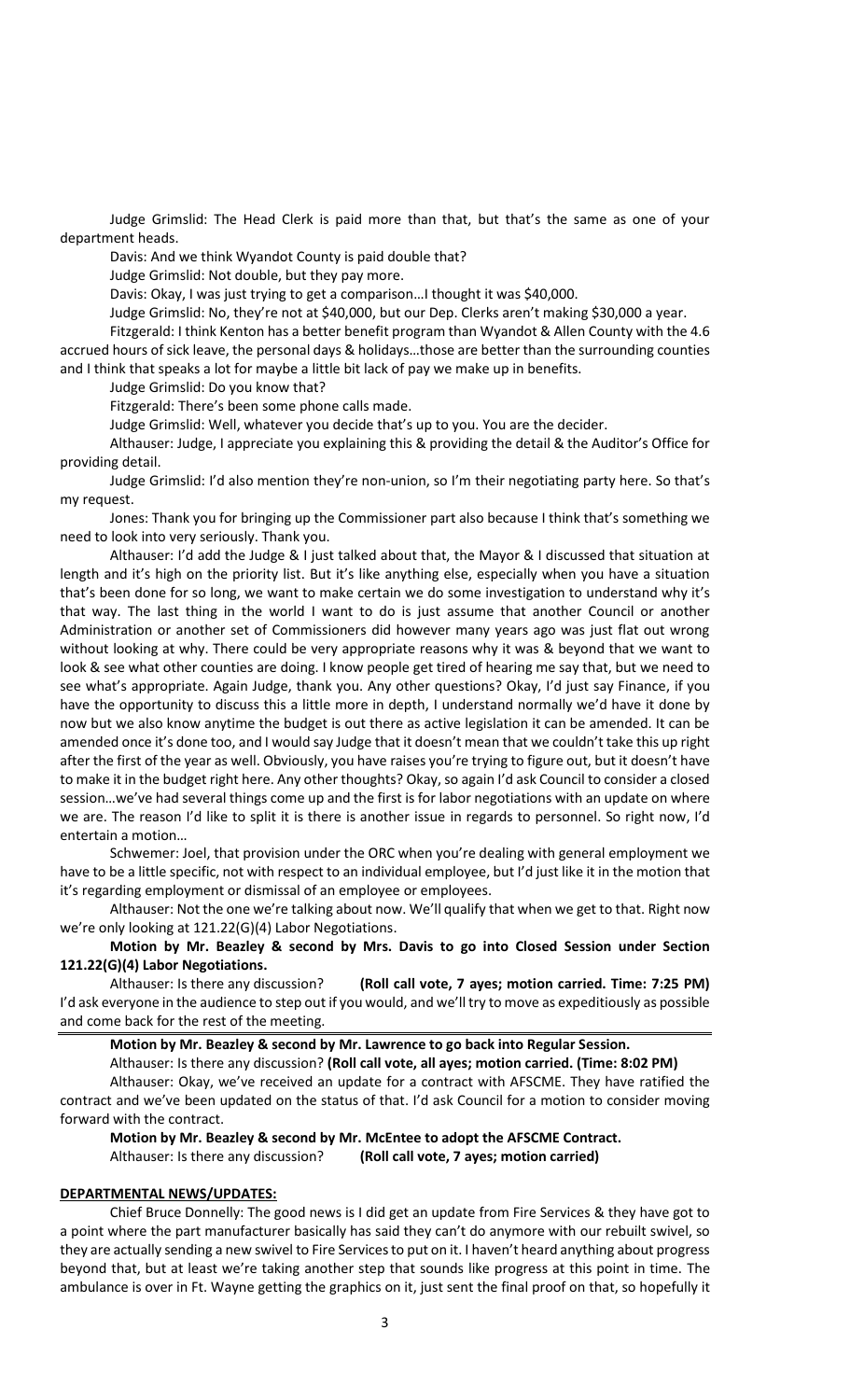will be done probably within the next 2 weeks for sure…I know they were getting a little behind on some of their other projects so it pushed us back a little bit, but we got the proof for that done so it's moving along. We've had a couple of house fires here in the last week, luckily nobody was injured in any of those, but I guess as a PSA for this time of year…none of them involved candles or space heaters, but we just ask the residents to be mindful of using candles especially with the holiday season and if you're leaving make sure they're put out. Be very careful with your space heaters that they're not up against anything and not plugged into lightweight extension cords…just be mindful of those kinds of things. The guys have been pretty busy here lately with doing building inspections…I know there is one on the square that they just recently got asked to do for what sounds like possibly a new business coming so they can get their occupancy permit. EMS calls are still keeping us hopping, but other than that we've got just a lot of busy work I guess but our run numbers are keeping us plenty busy at this point in time. That's all I've got.

Althauser: Chief you had a couple of emails that involved some transfers and things like that. Are we working on that for the next meeting?

Beazley: Will the next meeting be soon enough?

Chief Dep. Auditor Pam Romanko: There is enough currently in Incidentals to cover…

Althauser: No, there was another email…

Chief Donnelly: There was the one with moving some money to uniform allowance…we need to sit down and work on that.

Althauser: Okay, I'm guessing we may see something about that in 2 weeks.

Chief Donnelly: The other one I guess along that line that I just sent out today was in the original appropriation for the ambulance. We put the equipment supplies for the ambulance under new equipment vs putting it in EMS supplies. So basically, we're just redistributing money back from one account to one that is more appropriate for where the purchases are going to come from. So me & Pam will work on that over the next week or so for the next meeting.

Althauser: Chief, if you have things to do you can leave, it's your call. Okay, Auditor's Office? Auditor Brian Hattery: Nothing at this time.

Romanko: I'll just elaborate a little on what the Chief said. I'm just about done with the November books, and I will go back & review all the funds & line items to make sure they're all good. There probably will be some transfer legislation for the next meeting just to finish out the year for things I perhaps missed. Althauser: So, it's a reclassification…

Romanko: Yes.

## **COMMUNICATIONS/PETITIONS:**

Althauser: I have no communications other than you have minutes from the Kenton Hardin Health Dept. from 10/26. Are there any other communications? There are no petitions that I'm aware of either.

## **MONTHLY/ANNUAL REPORTS:**

Althauser: In your packet you have the Income Tax report. Are there any questions on that? Alright, we have the WWTP Daily Discharge Flow report, KPD report, KFD report…questions on any of those?

## **COMMITTEE REPORTS:**

None from Finance or Regional Planning.

Safety, Nuisance, Cemetery, Davis: Safety has met and we're going to start back up after the first of the year so we're giving it a break until after Christmas. And Cemetery…all of the footers have been poured for this year so we're currently on track and done with footers. Cindy, can you have them mail us a water bill? We haven't gotten a water bill since the new meter went in. That's all I have.

Murray: Sure. I sure will.

MOP, Wren: MOP did meet & we do have Ordinance 21-036 tonight where the strength ordinances have been updated and changed.

BKP, Althauser: BKP will meet a week from tonight. Just a quick comment about committees…most of you remember 2 years ago I kind of wanted to overhaul the committees. I still have that information that I'd originally started working on & had a short conversation with Lynn & Cindy today so we're going to work on that further & have something rough to have in front of you at the last meeting of the year. Also, two years ago because of where we were in the budget process, we were actually quite a way ahead of schedule and we approved the budget in this meeting  $(23<sup>rd</sup>$  session). So the last meeting of that year we went ahead, and because of a few things the last Administration had, we had our swearing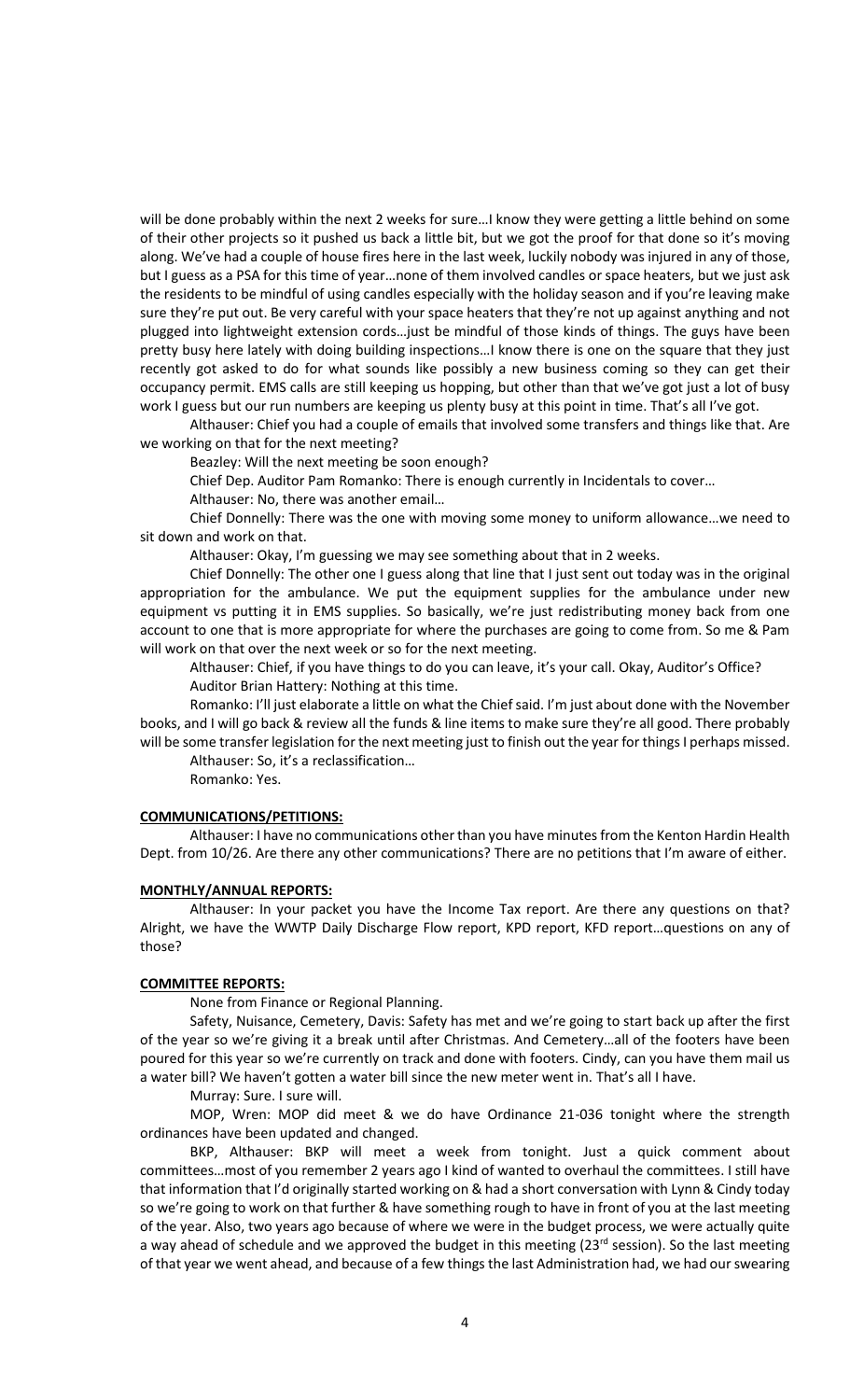in at the last meeting of the year if you all recall. We're not going to do that this year so our swearing in will be the first meeting of the year & we will do that first thing so we're all onboard. Okay?

## **OLD BUSINESS:**

# ORDINANCE NO. 21-029, 3<sup>RD</sup> READING, TITLE ONLY; AN ORDINANCE VACATING THE ALLEY LYING **BETWEEN INLOTS NUMBER 11, 12, AND 13 OF ADAM SCHNEIDER'S SUB-DIVISION AND INLOTS NUMBER 87, 88, AND 89 OF LETSON'S THIRD ADDITION TO THE CITY OF KENTON, OHIO.**

Althauser: Are there any changes or anything new?

**Motion by Mrs. Davis & second by Mr. Lawrence to adopt Ordinance No. 21-029.** Althauser: Is there any discussion? **(Roll call vote, 7 ayes; motion carried)**

## **ORDINANCE NO. 21-032, 2ND READING, TITLE ONLY; AN ORDINANCE PROVIDING FOR ADDITIONAL APPROPRIATIONS FOR THE YEAR 2021 FOR THE CITY OF KENTON, OHIO AND DECLARING AN EMERGENCY.**

Althauser: It has been 3 weeks so I'm trying to remember what all is in here. Pam…

Romanko: That is the health insurance buyout ordinance.

Althauser: So it has to be done by yearend…it's up to Council what you want to do.

Romanko: It has to be done by yearend, but if we could write the check this week it would be great; if not, we'll write it in two weeks.

**Motion by Mr. McEntee and second by Mrs. Fitzgerald that the rules requiring legislation of a permanent or general nature to be read on three separate days, be suspended. Roll call vote, 7 ayes; motion carried.**

**Motion by Mrs. Wren and second by Ms. Jones to adopt Ordinance No. 21-032.** 

Althauser: Is there any discussion? **(Roll call vote, 7 ayes; motion carried)**

# ORDINANCE NO. 21-033, 2<sup>ND</sup> READING, TITLE ONLY; AN ORDINANCE TO MAKE APPROPRIATION **FOR CURRENT EXPENSES AND OTHER EXPENDITURES OF THE CITY OF KENTON, STATE OF OHIO, DURING JANUARY 1, 2022 THROUGH DECEMBER 31, 2022 AND DECLARING AN EMERGENCY.**

Althauser: Any questions at this point about the budget?

Romanko: Is this where I bring up some misc. items for amending this budget? Althauser: Yes, I guess it is.

Romanko: Brenda passed out the sheet with the numbers on it. The first item is the Municipal Court and Judge Grimslid spoke on that. The other 3 items…the Rec Director will be leaving & her last day is the 17<sup>th</sup> so her last normal paycheck will be in 2021, but her severance she'll have accrued 1.9 weeks of vacation so she will have a severance buyout that will take place in 2022. That \$921 is her severance pkg. and of course we need to transfer money from general to parks to be able to pay that. Then the  $4<sup>th</sup>$  item on Grove Cemetery…if you look at page 9 of the budget, you'll see that the Grove Cemetery Distribution is \$2500.00 and the Auditor & Treasurer Fees is \$102,000.00 and this corrects that mistake.

Althauser: I guess I would say that Council if you would decide to amend this & consider these as amendments, they do not all have to be done on one amendment.

Romanko: Right, these were the things that came up as part of it and I put them in this form so you could see them, not so they were all grouped together.

Althauser: First things first, are there any questions you have for Pam or Brian?

Beazley: The Rec we have no way of circumventing that so we might as well approve that transfer and the additional amounts and then obviously the typographical error where we reversed the amounts that just simply needs to be corrected. So, Mr. President, I would move…

**Motion by Mr. Beazley & second by Mrs. Davis that we amend the budget as requested by the Auditor's Office as it pertains to the RSPO Fund and general transfer to the RSPO Fund, and the Grove Cemetery Distribution and Auditor's & Treasurers Fees, as described on the last 3 items on the sheet.**

Althauser: Is there any discussion? **(Roll call vote, 7 ayes; motion carried)** With regards to the last item, which is actually the first section on there for Municipal Court, Judge Grimslid did give his explanation and unless someone moves to the contrary, I'd suggest Council do anymore research on that that they need to because either way we do owe it to Judge Grimslid to make some kind of decision. So, I'd encourage you to ask Pam or Brian any questions you might have. Is there anything further in regard to those items? Are there any other comments with regards to the budget at this time?

# **NEW BUSINESS:**

**ORDINANCE NO. 21-035, 1ST READING, TITLE ONLY; AN ORDINANCE PROVIDING FOR ADDITIONAL APPROPRIATIONS FOR THE YEAR 2021 FOR THE CITY OF KENTON, OHIO AND DECLARING AN EMERGENCY.**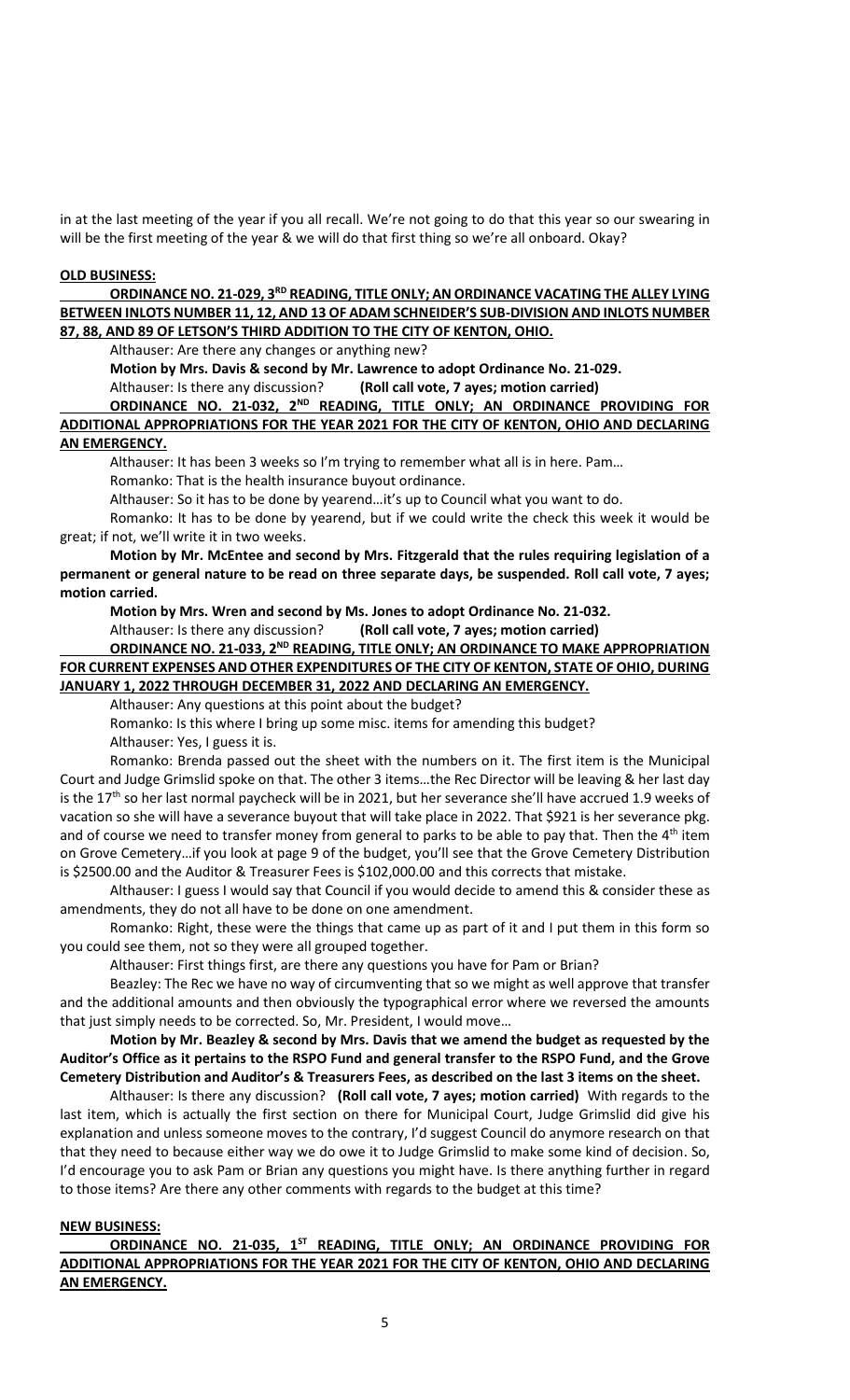Althauser: I see Pam stayed standing up there…Chief do you want to speak to this, or do you want Pam to speak to it?

Chief Dennis Musser: I think that we spoke briefly about this sometime ago, maybe last Council meeting…

Beazley: We did not speak to the entire group, Chief.

Chief Musser: Oh, okay. So, essentially we're asking for a transfer of funds…

Romanko: Additional appropriations.

Chief Musser: Additional appropriations, I'm a little frazzled here…okay, so basically one of our kind residents, a Hardin County native, approached us and offered to purchase a cruiser for the police department. They wish to remain an anonymous party so I'm going to hold myself to that, but we did receive the check so basically this is just covering the cost of it while we go through that process of getting the check deposited, getting the purchase order written, so on & so forth.

Beazley: So, this is the form of a donation & the donation has been received.

Chief Musser: As of today, yes.

Althauser: So Pam, it is an additional appropriation but it's the best kind there is.

Chief Musser: Exactly.

Beazley: A paid for additional appropriation.

Chief Musser: So with this family purchasing a cruiser for us, then Council would only need to purchase 2 more for the department. So it's a win-win. Ha.

Davis: You should be asking Santa….

Althauser: We need to get them on a rotation, you know that's how I feel.

Beazley: There is no doubt about that, but this is a very generous donation and I am aware that we will honor the donor's wishes, but a tremendous thanks need to be expressed because that's a very generous gift.

Romanko: That being said, the 3 read rule we'd like to be waived so we can…

Althauser: Obviously I think they were hopefully going to get there but…

Beazley: Mr. President, under Pam's urgent urging, I move…

**Motion by Mr. Beazley and second by Ms. Jones that the rules requesting legislation of a permanent or general nature to be read on three separate days, be suspended. Roll call vote, 7 ayes; motion carried.**

**Motion by Mrs. Wren and second by Mr. Lawrence to approve Ordinance No. 21-035.**

**ORDINANCE NO. 21-036, 1ST READING, TITLE ONLY; AN ORDINANCE AMENDING KENTON CODIFIED ORDINANCE SECTIONS 202.03(C), 228.01, 230.05, 234.01, 234.05, 236.01, 249.13, 249.15(B), 246.16, 249.21, 249.25, AND 249.46 AND REPEALING CODIFIED ORDINANCE SECTIONS 236.11, 236.02, 238.05, 238.06, 238.07, 238.09, 236.10 AND 236.11, RELATING TO LEGAL HOLIDAYS, APPOINTMENTS AND COMPOSITION OF DEPARTMENTS, PAY ASSIGNMENTS, CLASSIFICATIONS AND SCHEDULES, CERTAIN BENEFITS, AND DECLARING AN EMERGENCY.**

Althauser: I will ask MOP and/or John to address this, but I just want to comment that I believe MOP & John just wanted to see if Brenda could read all that. Ha.

Schwemer: We'll probably get to see her do it again. Ha.

Althauser: Right, all you have to do is not suspend the rules and she'll read it again in 2 weeks. Ha. So, John or Pegg, do you want to give a brief background on this?

Schwemer: Pegg, do you want me to run with it?

Wren: Yes.

Schwemer: A lot of this is cleanup, so I'll just hit some of the main items. The rules of construction at the top we mostly brought the Juneteenth date. We talked about changing that to keep in-line with what our paid holidays states, but there is a section at the end of the ordinance that we amended to address the paid holidays (sect. 249.46). We do not follow a federal holiday schedule as far as pay, some of them are but some aren't so that 249.46 really addresses they get off for pay. The appointment qualification in 228 it was mandatory that an income tax administrator be appointed so we put that optional "may" as opposed to "shall". That was the change there. Source of Safety Service Director's salary that was just a different breakdown of allocation based upon our existing use of that office. We always have to tune that into what we feel is an appropriate allocation between general, street, water, and sewer and there was just a change in the percentages there. Composition of Fire Dept…we had to increase the number to 16 which is what we're in-line with and acknowledge that there could be 3 captains. Residency requirements we had changed that in-line with what we expect in the future. Really it addresses Hardin County and the area surrounding, and a few of the other surrounding counties. Some definitional changes in the next couple of sections are with terminology, but not so much job positions or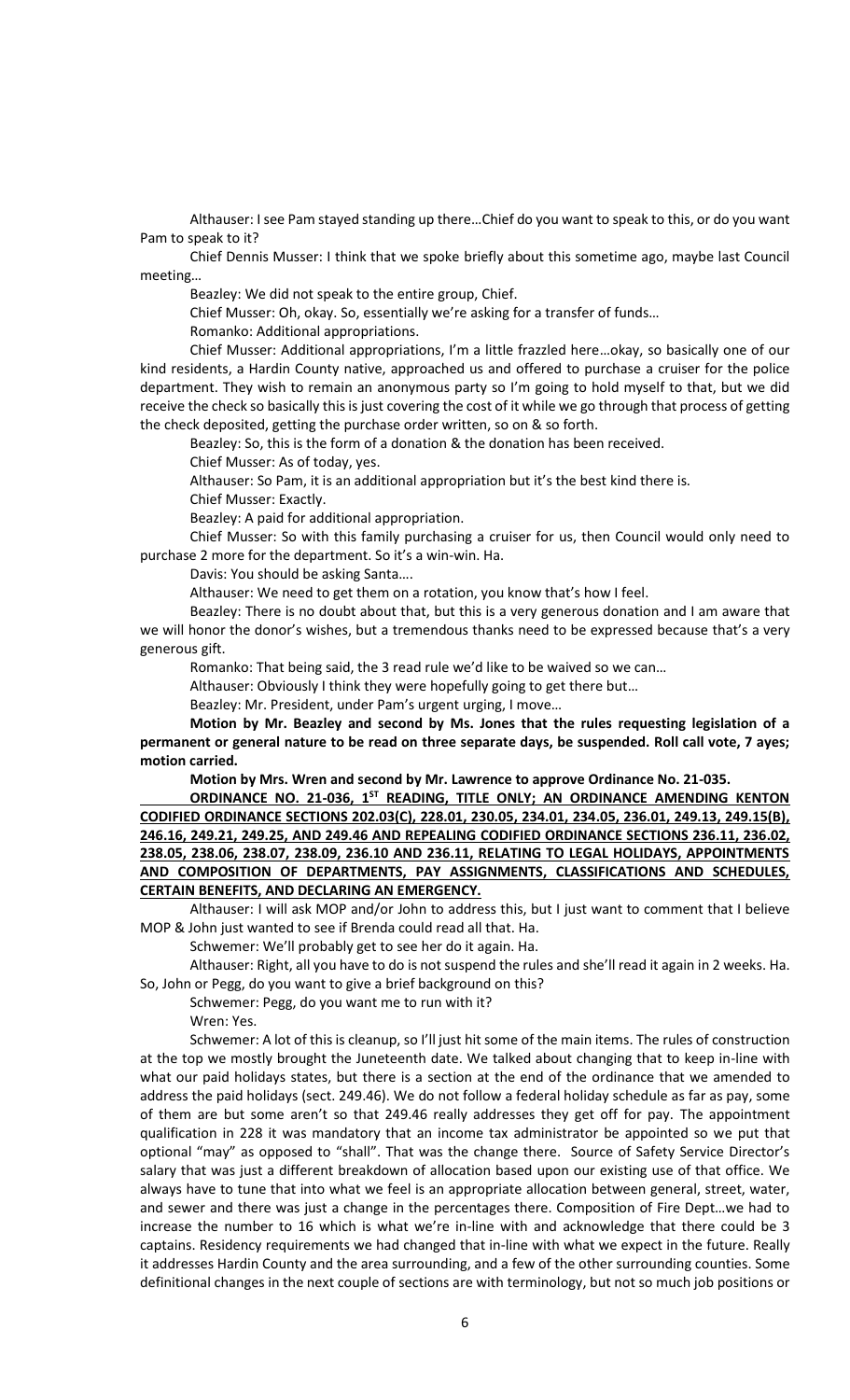descriptions. Then we had within the water department that section 8 of the ordinance, we had a bunch of section titles that we had not used for a long period of time, and we were basically removing those because they are basically viewed as obsolete positions. There were a number of changes to the pay classifications, but mostly to keep in-line with again what we are doing with a number authorized for the WWTP as far as staffing levels, so it was really changing that to keep in-line with the folks we actually have...like water meter reader on the public works 0-1 so we don't have to have one. It's just to give flexibility, okay? Moving on, we did a number of changes on pay ranges…we have positions within the City that are very comparable, but for whatever reason the pay ranges were very different even though the job work that was done was very similar. So, we put some new descriptions such as Utility Billing Specialist, Utility Customer Service, as well as we had Personnel, Public Works Superintendent…we're trying to make those in-line more consistent. The hourly schedule for part-time seasonal hourly really didn't change much but we did have on the salaried schedule…we have now a full-time salary schedule, a part-time salary schedule, which is to provide flexibility for possibly the Auditor's Office and what they'll be doing, as well as the Law Director with somebody that's going to be helping with paperwork in the office. Then there is a part-time seasonal salary schedule that was modified/increased and again that is possibly by use of Brian, due to a set period of time that he may have an employee for the following year. Season under our codifieds doesn't mean it's just for one season, it can be up to an entire year and that sounds like possibly the option that he may be moving towards. So those are the changes there. Pay adjustments in 249.21…this is something I think we'll continue to look at, but basically this was kind of a mandatory evaluation process and it's not something we've followed so we put it as discretionary. But again, it's something that the administration will continue to look at and may consider using it. It just hasn't been done in a number of years.

Beazley: John, as I read that now it says that it "shall" be…

Schwemer: Right, but it's "may" receive evaluation…

Beazley: The adjustments themselves "shall" be reviewed by MOP, that's not been modified and that all by itself is something that previous administrations were uncooperative at the very least, and I'd strongly urge us to get back to that practice diligently. Before Finance would even consider something, I think it will have to go in front of MOP, at least from my standpoint so long as I remain in charge of Finance.

Schwemer: That's been something that's not been consistently followed and it's been over the history of a couple of administrations. I remember some heated discussions a number of years ago about this and that's all I'm going to say about that in open session. Moving onto section 13, this just gets in-line with what the City contributes towards full-time employees as far as our coverage. That was really the only change in hospitalization. We took out section…I'm drawing a blank on what we wiped out on that, Cindy. What was the first part of that component we deleted? Okay, here it is…the accessibility portion we had a provision in there that says a city employee has to maintain a residence, has to have a telephone at no expense to the city, the fire department receiving permanent appointment has to reside in a 7-mile radius…so it's things to keep it consistent with the union agreement as well as our current operation. So that whole provision really was obsolete with our requirements as well as the requirements of ORC regarding residency. Then, as I mentioned before, that last component is holidays and that is our paid holidays and what we're adding there is the Juneteenth date because it's a federal holiday and is audited by the State. So that's a lot going on there. Are there any questions?

Althauser: I'd just make a general comment to Council with regards to actually both the next 2 items and anything that might come up in 2 weeks…remember, we're at a point in time this year where you will have these 2 items on the 3<sup>rd</sup> reading, if you choose to go that way, with a new Council or I should say a different Council. Any other questions or comments on item B? If there are no objections, that will go to a  $2^{nd}$  reading in 2 weeks.

**RESOLUTION NO. 21-013, 1ST READING, TITLE ONLY; A RESOLUTION AUTHORIZING THE MAYOR OF THE CITY OF KENTON, OHIO TO ENTER INTO AN AGREEMENT TO FURNISH EMERGENCY MANAGEMENT WITH THE HARDIN COUNTY COMMISSIONERS THROUGH THE HARDIN COUNTY EMERGENCY MANAGEMENT AGENCY, AND DECLARING AN EMERGENCY.**

Althauser: This is more formality, well not a formality, but we've got to do it unless we chose to do that on our own. Questions for the Mayor?

Beazley: Do we want to go ahead and move on that?

Althauser: That's your call.

**Motion by Mrs. Davis & second by Mr. Beazley that the rules requiring legislation of a permanent or general nature to be read on three separate days, be suspended. Roll call vote, 7 ayes; motion carried.**

**Motion by Mr. Lawrence & second by Mrs. Wren to approve Resolution 21-013.**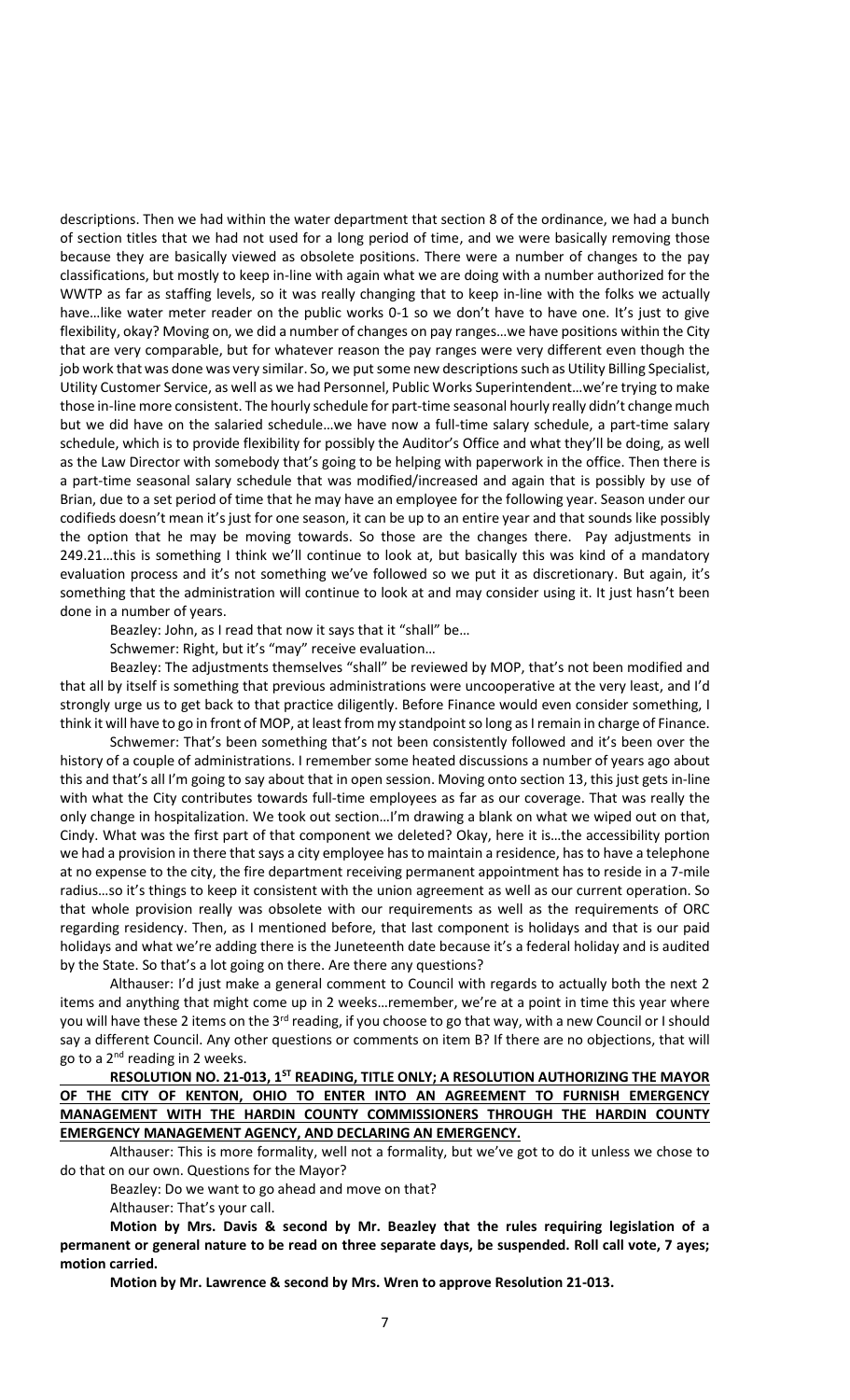Althauser: Is there any discussion? **(Roll call vote, 7 ayes; motion carried)** Is there any further new business at this time? John, so I get the language right, we're going to ask for a closed session with regards to 121.22(G)(1)…can you say the rest of it?

Schwemer: Yes, regarding employment and dismissal of an employee or employees.

Althauser: Thank you. Before I ask for that motion, first I'm going to give anybody that doesn't have to be here a chance to go ahead and do their comments. Chief Musser, anything?

Chief Musser: Thank you for moving on the item we had on the table tonight.

Althauser: And we thank whoever that was and anything you may have had to do with that we thank you too. That is just an incredible gift.

Morgan Ellis: I'm Morgan Ellis and this is my husband, Hayden Ellis. We are a younger generation of Kentonites, I'm 29 & he's 28, and we've lived here our entire lives. We were talking the other day about how we've never been to a City Council meeting and I feel like it's very important for our younger generation to get engaged. As we're becoming more engaged with our employment in the community, we realize how important it is for the younger generation to become engaged. We're just here for this and hopefully we'll be at more. I just want to say you guys are doing a great job and I want to say the City is looking great so keep up the great work.

Althauser: The reason I did that is we do go into a closed session and the intention is not to have any business after that other than comments from Council and the Administration. So I'm just letting you know that, although I'm not promising that but that's the intent. So, do I have a motion to go into closed session as was stated by myself and our Law Director?

**Motion by Mr. Beazley & second by Mrs. Wren to go out of regular session and enter into closed session under section 121.22(G)(1) Personnel regarding employment and dismissal of an employee or employees.**

Althauser: Is there any discussion? **(Roll call vote, 7 ayes; motion carried. Time: 8:38PM)** Okay, anyone who shouldn't be in this should step outside. You're welcome to not return, but you're also welcome to return.

Fitzgerald: Morgan and Hayden, thank you for coming. I appreciate you.

**Motion by Mr. Beazley & second by Mr. McEntee to go out of closed session and return to regular session.** 

Althauser: Is there any discussion? **(Roll call vote, 7 ayes; motion carried. Time: 9:03PM)** 

Althauser: Okay, we've come back from closed session, so we are to the comments portion of the evening having heard all the business scheduled on the agenda. As we always do, and as we always should, we begin with Cindy.

Murray: I've got lots of things to say now that nobody's here to hear it. I just want to say at the Water Office we're doing the best we can…we had some sickness this week and I just want all the citizens to remain patient and calm. When the Mayor & SSD are down there working as a tag team trying to take everybody's money just remain calm. Electric Aggregate...I wanted to remind all the citizens with energy prices going up please make sure you get part of the electric aggregate program at a rate .0434 cents per kilowatt hour. You're not going to get that anywhere else. That's good until May. We did not lock in on another rate because they're so high right now, so we're trying to wait until it goes down a little bit. I want to thank the anonymous donor of the police car. This citizen sought us out so that's a very, very gracious donor. And I just want to wish everybody the happiest of holidays!

Auditor, Brian Hattery: This is just a thank you to John. He did a lot of changes in a short amount of time that's in the book of ordinances. He did a lot for me, and he did a lot for others also in a short amount of time, so I just want to give my thanks and appreciation to the Law Director for putting in some extra hours for that. That's all, Mr. President.

McEntee: Merry Christmas everybody!

Beazley: I will echo John's Merry Christmas. Happy holidays!

Davis: Merry Christmas! That's all I have.

Lawrence: Ditto.

Wren: Merry Christmas everyone!

Fitzgerald: Merry Christmas!

Jones: Merry Christmas! Thanks everybody for everything you do…Cindy, Lynn, everybody here. Beazley: I'm going to retract my passing and say good job on the police department tree.

Jones: Thank you. It was last minute that I got this text from my son if I could help with the KPD tree. He said it needs done tonight so I was like okay do they have a tree. He said yes, they had a tree, but no decorations so we figured it out. It'll be bigger & better next year because we'll have more time to plan.